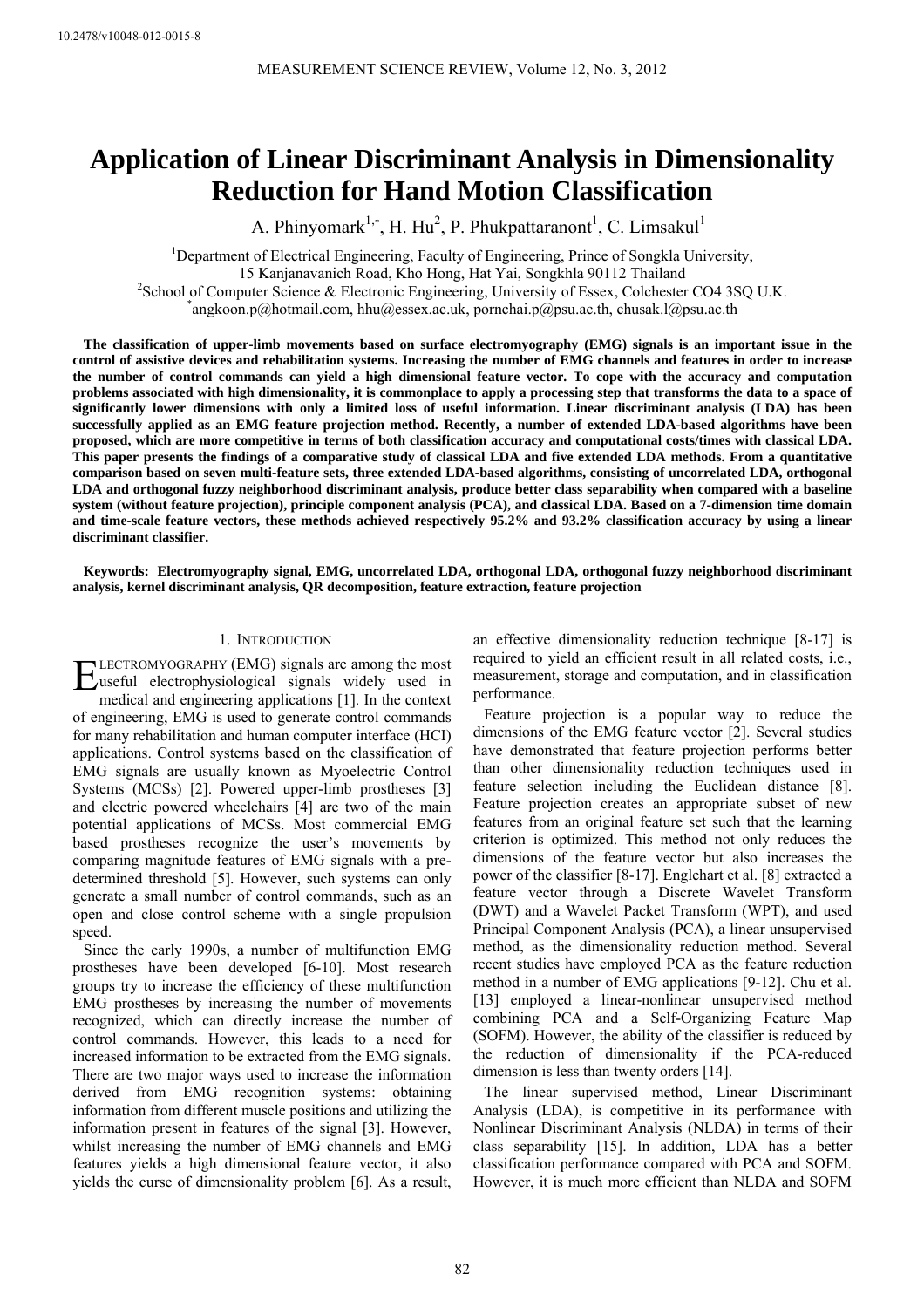from the point of view of processing time. Recently, several extensions of LDA-based algorithms have been proposed, i.e., Uncorrelated Linear Discriminant Analysis (ULDA) [16], Orthogonal Fuzzy Neighborhood Discriminant Analysis (OFNDA) [17], Generalized Discriminant Analysis (GDA) [18], and a combination of LDA, Fuzzy Logic and the Differential Evolution optimization technique (DEFLDA) [19]. Further, several simple time domain and frequency domain extraction methods [20-21] such as energy, variance, mean absolute value, zero crossing rate, mean power frequency, median power frequency, and autoregressive coefficients can be deployed as the feature reduction method [22-23].

In this study, simple pattern recognition systems based on one linear discriminant (LD) classifier and seven EMG multi-feature sets, representing both a time domain and time-scale approach, were utilized to evaluate the performance of the feature projection methods proposed, all of which are described in Section 2. The EMG data used in the experiments were recorded from twenty subjects performing eight upper-limb movements through four EMG channels. Based on the experiments described in Section 3, an optimal LDA method with seven multi-feature sets is recommended and the performance of this optimal LDA method compared with a baseline system (BS) using the full feature set without projection and PCA is presented and discussed in Section 4. In addition, EMG multi-feature sets are also evaluated and the set most suitable for implementation with the feature projection technique is described. Finally, concluding remarks and recommendations for future research are given in Section 5.

#### 2. DISCRIMINANT ANALYSIS BASED PROJECTION METHODS

LDA is a well-known method for feature extraction and dimension reduction [24]. It has been widely used in many applications such as brain tissue analysis [25], face recognition [26], speech recognition [27] and text classification [28]. LDA takes as its input a set of highdimensional features grouped into classes by finding an optimal transformation (projection) that maps the raw features into a lower-dimensional space while preserving the class structure. It minimizes the within-class distance and simultaneously maximizes the between-class distance, thus achieving maximum discrimination. This transformation is readily computed by applying the eigen-decomposition on the scatter matrices of a training data set.

Recently, a number of novel LDA-based algorithms have been proposed which are competitive in terms of both classification accuracy and computational costs in time and space compared with classical LDA.

The development of extended LDA-based algorithms is based on both linear and nonlinear structures. Four feature projection methods based on linear structure are evaluated in this study including ULDA [29], orthogonal LDA (OLDA) [30], OFNDA [17] and linear discriminant analysis via QRdecomposition (LDA/QR) [31].

Both ULDA and OLDA are designed to solve the problem of undersampling [32], where the feature dimension is much larger than the sample size. It should be noted, however, that this problem is unlikely to arise with MCS. A key property of ULDA is that the features in the reduced space are uncorrelated to each other; while in OLDA the discriminant vectors are orthogonal to each other. Chan et al. [16], reported on an experiment using EMG data findings that ULDA outperforms PCA. In contrast, Ye [30], using a variety of real-world data sets showed that OLDA is much better than ULDA in terms of its classification accuracy. However, these findings do not guarantee that OLDA will perform better than ULDA in experiments on EMG data sets; therefore, both ULDA and OLDA were evaluated in this study.

Khushaba et al. [17] experimented with the use of the OFNDA method of EMG classification, combining useful properties from many different projection techniques. OFNDA first applies PCA to remove redundancies, then the contribution of the different data points is split into different classes based on fuzzy memberships. Using a time-domain multi-feature set with a two-channel EMG classification system, OFNDA was found to perform better than ULDA and OLDA in this work [17].

However, in the present study, all methods in the literature comprising classical LDA, ULDA, OLDA and OFNDA were evaluated again with a different EMG data set and a different EMG classification system, based on seven multifeature sets both in the time domain and the time-scale domain.

Ye and Li [31] proposed an efficient variant of LDA, named LDA/QR, based on utilizing QR-decomposition on a small size matrix. Thus, the time complexity of LDA/QR is smaller than that of LDA. However, its classification accuracy has been found to be competitive with LDA in several experiments conducted using real-world data.

Although LDA works well for linear problems, it may be less effective when severe non-linearity is involved. To deal with this limitation, the use of non-linear extensions through kernel functions has been suggested. GDA is a general kernel-based non-linear extension of LDA [33]. It was applied as an EMG feature projection technique by Lui et al. [18]. GDA, however, entails high computational cost, and was not, therefore, included in this comparative study. As an alternative, Approximate Kernel Discriminant Analysis via QR-decomposition (AKDA/QR) was included instead of GDA and is the only kernel-based non-linear extension of LDA applied in this comparative study. Its time complexity is much less than that of GDA, but it is similar to the extended LDA method based on linear structure, as can be seen in Table 1. It utilizes QR-decomposition to minimize time complexity by using Gaussian kernels and in an experiment on face image data, Tao et al. [34] showed that the classification accuracy of AKDA/QR is competitive with GDA.

Table 1. A comparison of the time complexity of five dimension reduction methods: *n* is the number of samples, *d* is the dimension, and *c* is the number of classes.

|  | LDA                                      | <b>LDA/OR</b> | GDA           | <b>AKDA/OR</b> |
|--|------------------------------------------|---------------|---------------|----------------|
|  | $\text{Time}$ $O(n^2d)$ $\mid$ $O(n^2d)$ | O(n d c)      | $O(n^2d+n^3)$ | O(n d c)       |

Based on the time complexity mentioned in Table 1, it should be noted that many of these LDA methods based on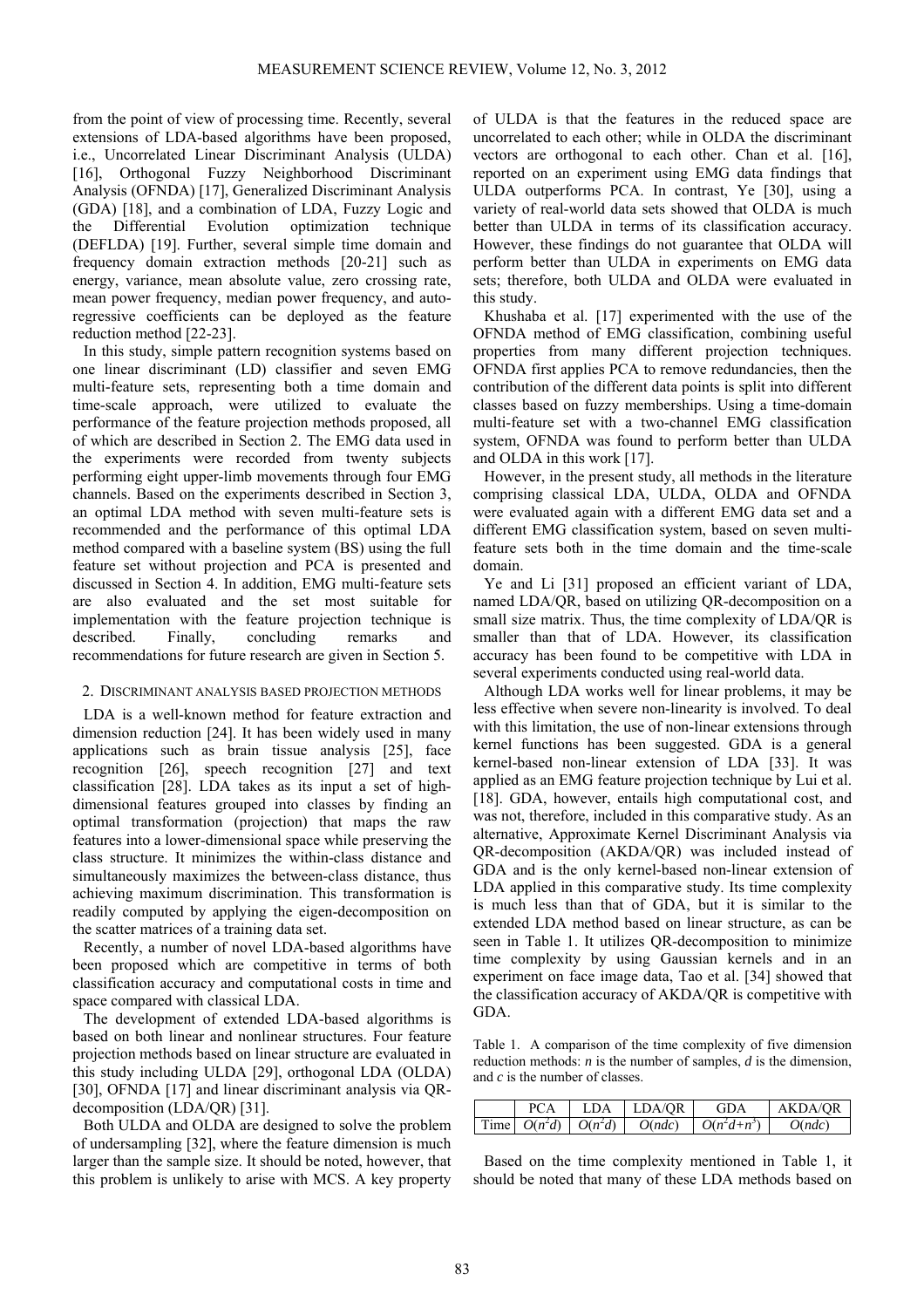the linear structure have the same computational cost including ULDA and OLDA. Moreover, PCA and LDA also have the same computational cost.



Fig.1. (a) Four EMG channels on the right forearm (b) Eight upper-limb movements and a rest state [35].



Fig.2. The example EMG data of 56-second in length with the movement order [35].

## 3. PERFORMANCE EVALUATION

Classical LDA was compared with two groups of extended techniques: the first group included methods that have already been applied in MCS: ULDA, OLDA, and OFNDA. The second group included methods that have not previously been used within MCS: LDA/QR and AKDA/QR. Moreover, PCA and the BS were also included in the comparison.

## *A. EMG Data Acquisition*

The EMG data which were used to evaluate the proposed feature projection methods were recorded from eight upperlimb movements through four EMG channels. The Mobi6- 6b wireless EMG measurement system (TMS International B.V.) was used with a built-in amplifier of 19.5x and bandpass filter of 20-500 Hz. EMG data were sampled at 1024 Hz with a high resolution of 24 bits. Data were acquired from 20 normally limbed individuals (10 males and 10 females) with ages ranging from 20 to 23 years. Four EMG channels were recorded from electrodes placed on the extensor carpi radialis longus muscle (C1), extensor carpi ulnaris muscle (C2), extensor digitorum communis muscle (C3) and flexor carpi radialis muscle (C4) of the right forearm, as depicted in Fig.1(a). For each channel, two 24 mm circular Ag/AgCl electrodes (H124SG, Kendal ARBO) were placed 20 mm apart. In addition, an Ag/AgCl electrode (Red Dot 2223, 3M Health Care) was placed on the wrist to provide a common ground reference. This was also a disposable pre-gelled self-adhesive surface electrode but its diameter was 43.1 mm.

Each subject generated eight different movement classes: forearm pronation (M1), forearm supination (M2), wrist extension (M3), wrist flexion (M4), wrist radial deviation (M5), wrist ulnar deviation (M6), hand open (M7) and hand close (M8), as shown in Fig.1(b). EMG data were recorded from each subject on four different days. Each day, three sessions were conducted in each of which five data sets were collected from each subject. Within each data set, the subjects performed each movement for a duration of 2 seconds and each movement was separated by a 2-second period in the rest state (R) to avoid there being a transitional stage during movement changes. A 13-second rest period was also allowed at the start and at the end of each data set to allow the subject to prepare and to avoid recording incomplete data by cutting off the recording before the final action was completed. Thus, each data set covered a period of 56 seconds, as can be observed in Fig.2. On each of the four days on which data were collected, a total of fifteen data sets per subject were collected based on which the EMG fluctuations were studied.

### *B. Classification and Feature Extraction Methods*

For each data set, the EMG data were divided into discrete 256-sample (250 ms) records with an increment of 128 sample (125 ms, 50% overlap), and classification was performed on each discrete window. This mode of sampling and segmentation makes the response time achieved in this study acceptable for real-time MCS, in which a delay shorter than 300 ms is acceptable [13-15]. Based on 15 data sets, a feature vector of 1800 class decisions was obtained per channel for each day and each subject. It should be noted that 1800 windows are obtained from 8 movements  $\times$ 15 datasets  $\times$  15 windows/dataset. Fifteen windows for each dataset are computed from the first 256-sample window plus fourteen 128-sample overlapping windows  $(256 \cdot 1 + 128 \cdot 14)$  $= 2048$  samples).

The EMG pattern classification algorithms were tested using a 10-fold cross-validation procedure for each day and each subject. Nine out of every ten data groups were used as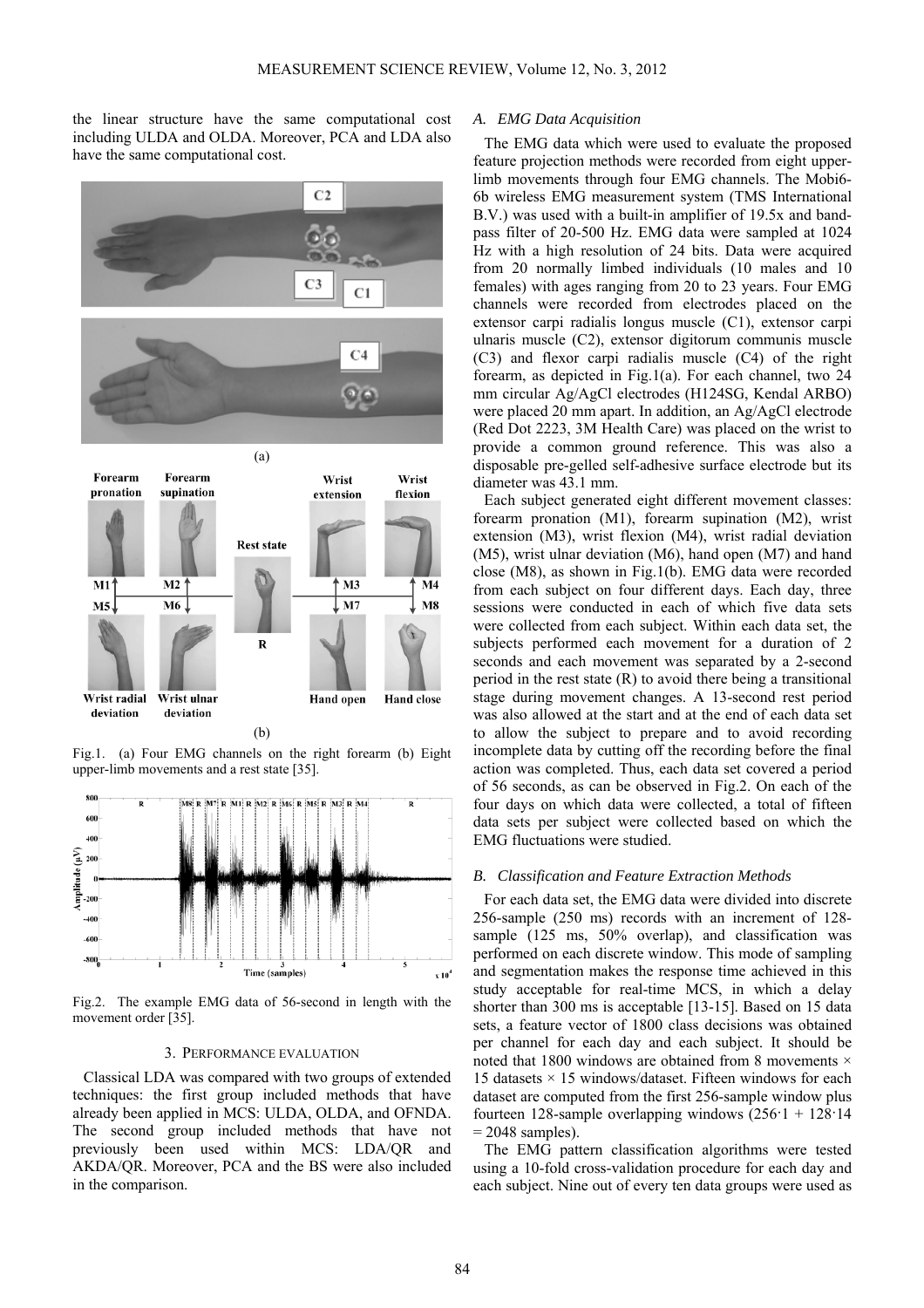learning data and the remaining data group was used as the testing data Thus, training was conducted on 1620 patterns and testing on 180 patterns per feature and channel and in this way, the average classification accuracy was calculated for each subject and each day. It should be noted that the same proportion of classes in both training and testing sets was enforced, and in each time the dimensionality reduction transformation matrices were re-computed.

A Linear discriminant (LD) classifier was used to yield the classification accuracy on which the performance of the various feature projection methods was evaluated. The LD classifier was chosen because it is a computationally efficient real-time operation and has been shown to be one of the best classifiers for MCS under stationary conditions [14]. Its classification performance is similar to more complex classification algorithms and it is also a simple statistical approach without any parameter adjustment [36]. Moreover, it has been shown to be the best classifier for MCS based on considerations of reusability and robustness [37]. The LD classifier was trained using learning sets of features extracted by one of seven multi-feature sets (MS) previously reported on in the literature. These were:

**MS1**- Histogram of EMG (HEMG) and Auto Regressive (AR) coefficients: HEMG and AR are respectively implemented with nine components and with the 4th-order [18]. By using these two time domain methods, a 13 dimension feature vector is obtained from each channel.

**MS2** - Hudgins' time domain approach: A popular time domain feature set [6] consisting of five features: Mean Absolute Value (MAV), Mean Absolute Value Slope (MAVS), Waveform Length (WL), Zero Crossing (ZC) and Slope Sign Change (SSC). A 5-dimension feature vector is obtained from each channel. MS2 is usually used as a baseline feature set when researchers evaluate other EMG recognition components, e.g., Geethanjali and Ray [38].

**MS3** - Root Mean Square (RMS) and AR coefficients: The first four AR coefficients and RMS were used as a feature vector (5-dimension feature vector per channel) [16, 19].

**MS4** - Six time domain methods: Integrated EMG (IEMG), Variance of EMG (VAR), Willison Amplitude (WAMP), WL, ZC, and SSC. A 6-dimension feature vector was obtained from each channel, and evaluated by using the EMG signals recorded from the hand and finger movements [39].

**MS5** - Eight time domain methods: RMS, MAV, IEMG, WL, ZC, SSC, sample skewness (SKW) and AR. It should be noted that AR is implemented with the 6th-order [40] for this set. These methods form a feature vector that consists of 13 dimensions per channel (7 dimensions from the first 7 features and 6 dimensions from AR).

**MS6** - Reduced coefficients of WPT: The WPT method was computed using 4-decomposition levels with the Symlet wavelet of the 5th-order [8, 14]. Full-length wavelet coefficients (384-dimension vector per channel) were used as an input vector, and the reduced features were obtained by applying the feature projection method.

**MS7** - Relative WPT energy (RWPE): This method is computed based on a mother wavelet and a decomposition level similar to that in MS6 [41, 42]. It is calculated as shown in Table 2. This set yielded a 16-dimension feature vector per channel.

Table 2. Mathematical definitions of feature extraction methods which were used for EMG pattern recognition. Let  $x_n$  represent the EMG data in a segment.  $a_i$  is the auto-regressive coefficient.  $w_n$  is the white noise error. *N* denotes the length of the signal. *I* is the number of segments covering the EMG signal.  $d_j^p$  is the WPT coefficient of the subspace  $W_i^p$ . *j* is the decomposition level. *p* is the index of the subspace occurring at the  $j<sup>th</sup>$  level.

| Feature<br>Extraction      | Definition                                                                                                                                                                                         | Feature<br>set |
|----------------------------|----------------------------------------------------------------------------------------------------------------------------------------------------------------------------------------------------|----------------|
| AR<br>$(a_i)$              | $\hat{x}_n = -\sum_{i=1}^{r} a_i x_{n-i} + w_n$                                                                                                                                                    | 1, 3, 5        |
| <b>RMS</b>                 | $RMS = \sqrt{\frac{1}{N} \sum_{n=1}^{N} x_n^2}$                                                                                                                                                    | 3, 5           |
| <b>MAV</b>                 | $\text{MAV} = \frac{1}{N} \sum_{n=1}^{N}  x_n $                                                                                                                                                    | 2, 5           |
| WL                         | $WL = \sum_{n=1}^{N-1}  x_{n+1} - x_n $                                                                                                                                                            | 2, 4, 5        |
| <b>ZC</b>                  | $ZC = \sum_{n=1}^{N-1} \left[ sgn\left(x_n \times x_{n+1}\right) \cap \left  x_n - x_{n+1} \right  \geq threshold \right]$<br>$sgn(x) = \begin{cases} 1, & if x < 0 \\ 0, & otherwise \end{cases}$ | 2, 4, 5        |
| <b>SSC</b>                 | SSC = $\sum_{n=1}^{N-1} [f[(x_n - x_{n-1}) \times (x_n - x_{n+1})]]$<br>$f(x) = \begin{cases} 1, & \text{if } x \geq \text{threshold} \\ 0, & \text{otherwise} \end{cases}$                        | 2, 4, 5        |
| <b>IEMG</b>                | $\text{IEMG} = \sum_{n=1}^{N}  x_n $                                                                                                                                                               | 4, 5           |
| <b>SKW</b>                 | SKW = $\frac{1}{N}\sum_{n=1}^{N}(x_n - \overline{x})^3 / \left(\frac{1}{N}\sum_{n=1}^{N}(x_n - \overline{x})^2\right)^{3/2}$                                                                       | 5              |
| <b>MAVS</b>                | $MAVS_i = MAV_{i+1} - MAV_i$ ; $i = 1,, I - 1$                                                                                                                                                     | $\overline{2}$ |
| <b>VAR</b>                 | $VAR = \frac{1}{N-1} \sum_{n=1}^{N} x_n^2$                                                                                                                                                         | 4              |
| <b>WAMP</b>                | <b>WAMP</b> = $\sum_{n=1}^{N-1} f( x_n - x_{n+1} )$<br>$f(x) = \begin{cases} 1, & \text{if } x \ge \text{threshold} \\ 0, & \text{otherwise} \end{cases}$                                          | 4              |
| <b>RWPE</b><br>$(P_{j,p})$ | $E_{j,p} = \sum_{i} \left  d_j^p(k) \right ^2$<br>$P_{j,p} = E_{j,p} / \sum_{p} E_{j,p}$                                                                                                           | 7              |

Table 3. The number of dimensions (Dim) of the seven multifeature sets (MS1-MS7) based on four EMG channels.

|  | <b>MS2</b> | $MS3$ $MS4$ | $MS5$ 1 | <b>MS6</b> |    |
|--|------------|-------------|---------|------------|----|
|  |            |             |         | 1536       | 64 |

The first five multi-feature sets are calculated based on the time domain, whereas the last two multi-feature sets are calculated based on a time-scale approach. The dimensions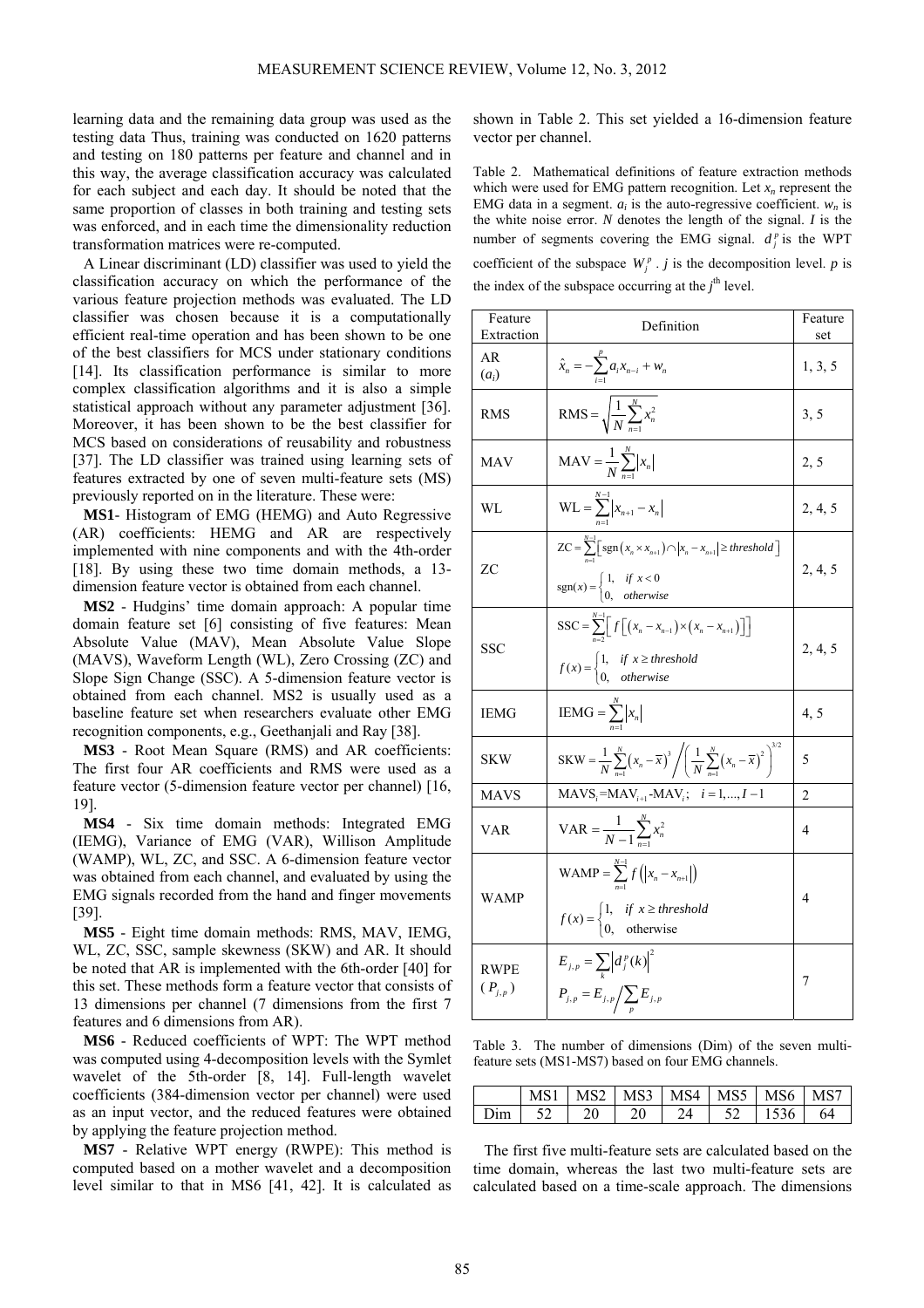of the seven multi-feature sets based on four EMG channels are summarized in Table 3.

In order to make a fair comparison between the feature projection methods, the dimensions of the projected feature vector were set to  $c - 1$ , where *c* denotes the number of classes, because this is the default value and limitation of a supervised method. The number of dimensions after the dimension reduction step is equal to or less than seven for the eight classes considered in this paper. In order to establish the effect of dimension reduction on the ability of the classifier, after finding an optimal feature projection and multi-feature set, the number of dimensions was varied between 1 and 7 and the outcome evaluated for each value.



Fig.3. Four-channel surface EMG from 8 upper-limb movements and in the rest state in the time domain. Sample from subject 1.

### 4. RESULTS AND DISCUSSION

Fig.3 shows data from one data set of the first subject performing eight upper-limb movements recorded through four EMG channels. It can be observed that, particularly in the rest state, the raw EMG signals were less likely to be contaminated by extraneous noise, i.e., movement artifacts and power-line interference [43]. The signal-to-noise ratios (SNRs) were all higher than 20 dB. SNRs are defined as the power ratio between the EMG signal (M1-M8) and the background noise (R). The EMG amplitudes were found to be significantly different according to the movement being performed and were also significantly different based on the EMG channels [44]. Due to the low-level of noise and high SNRs of the interested movements, the rest (R) was not included as a class in the study.

In this experiment, the classification performance of six LDA-based algorithms: classical LDA, ULDA, OLDA, OFNDA, LDA/QR, and AKDA/QR together with that of the BS and PCA were calculated based on seven EMG multifeature sets. The results are summarized in Table 4, from which, the performance of the different feature projection techniques can be clearly categorized into four groups.

- 1). The first group includes ULDA, OLDA and OFNDA, which offer the best performance in terms of classification accuracy across different multi-feature sets. The difference in classification accuracy between these techniques is less than 0.5% in all cases. These three techniques consistently outperformed the BS.
- 2). The second group consists solely of classical LDA, whose classification performance was slightly better than the BS for six of the multi-feature sets although not

for the seventh, MS5, and its accuracy was equal to or only slightly lower than that of ULDA, OLDA and OFNDA for five of the multi-feature sets but not for MS5 and MS6.

- 3). The third group consists of both LDA/QR and ALDA/QR. Both achieved similar results while showing lower performance than that of other LDA techniques.
- 4). The last group is composed of only PCA which offered the worst performance across all the multi-feature sets.

Moreover, the third and the fourth groups both had lower classification accuracy than the BS.

Based on the seven multi-feature sets and the three feature projection methods in the first group, MS5 produced the highest classification accuracy and much lower computational time than MS6 [45]. MS5 was therefore clearly the optimal multi-feature set, and is recommended to be used in future MCS studies. Based on the results of multi-feature sets MS5 and MS6, the main finding from this experiment is that OFNDA is competitive with ULDA and OLDA in terms of class separability and is much more efficient than both ULDA and OLDA in terms of time complexity during the offline training phase [17].

However, the execution time during the online testing phase for all the techniques is almost equal, as the input only needs to be multiplied by the transformation matrix. The findings of the present study are slightly different to those of Khushaba et al. [17]. In that study OFNDA was found to consistently show 1-2% better recognition accuracy than ULDA and OLDA based on MS5. However, in this study, OFNDA did not always perform better than ULDA and OLDA which showed similarly competent classification results (the difference being less than 0.5%) for different EMG data and EMG multi-feature sets. In fact, the performance of ULDA and OLDA in this study was almost indistinguishable. However, further studies could usefully focus on the analysis of and comparisons between OFNDA and ULDA/OLDA.

The classification performance of ULDA, OLDA and OFNDA is slightly better than that of classical LDA for MS1 and MS7, and is much higher than that of classical LDA for MS5 and MS6 because these techniques are designed to avoid the undersampling problem which LDA entails. Where there is a high degree of redundancy among the features (e.g., MS5 and MS6), then the within-class scatter matrix will be singular, and thus, classical LDA will fail because it does not consider de-correlation of the data.

Moreover, the classification performance of ULDA, OLDA and OFNDA is much higher than that of PCA which projects the original feature set into a new representation with the same number of features as the original feature set. Thus, the use of a smaller number of features as implemented in this study, i.e.,  $c - 1$  features does not necessitate providing good classification accuracy, as the information in the transformed domain may be dispersed along some of the remaining dimensions. This, however, results in the loss of some information required for classification. This finding is similar to those of previous studies [14, 16]. As found by Englehart et al. [14], the ability of the classifier is reduced if the PCA-reduced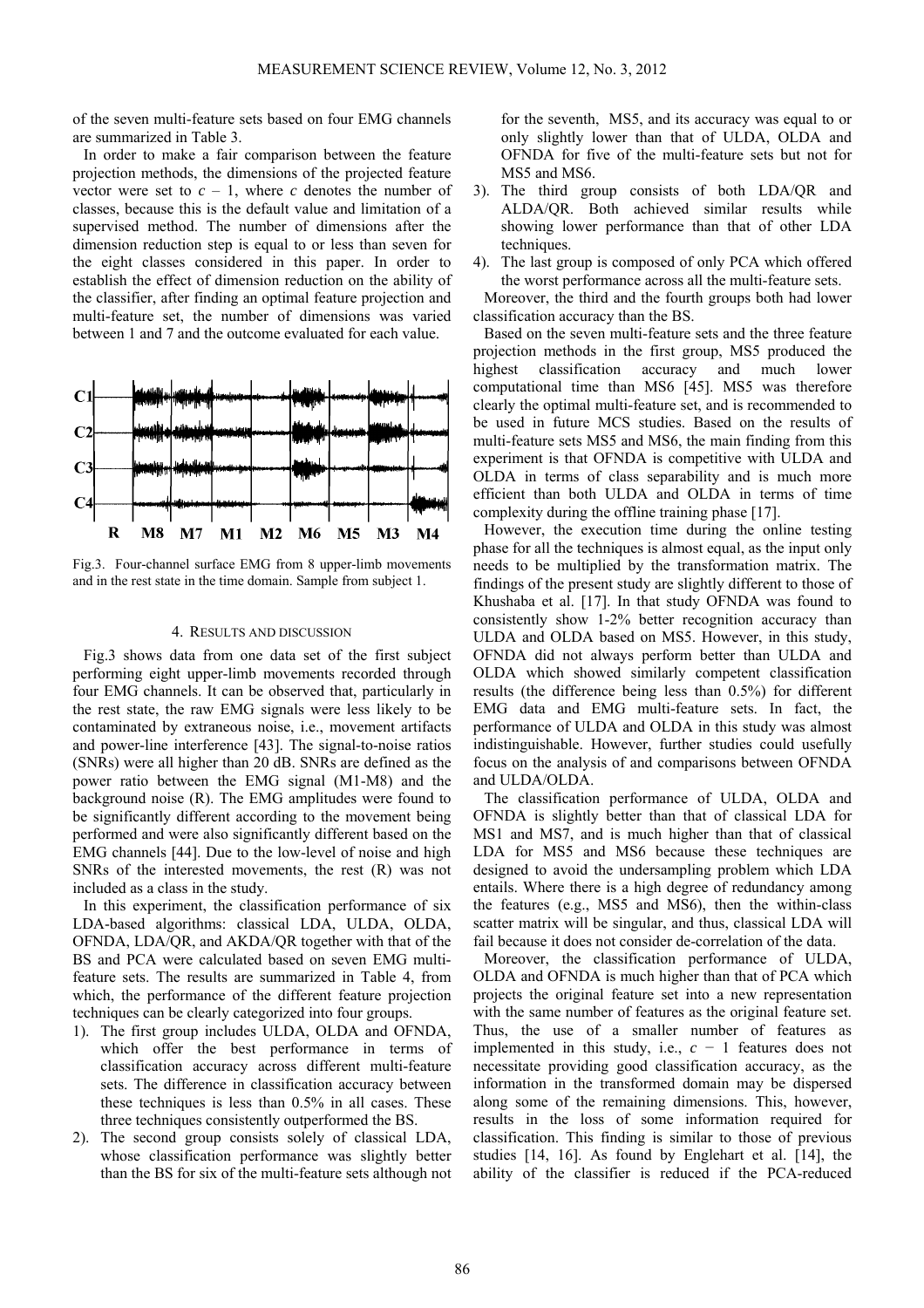| MS. | <b>BS</b>    | <b>PCA</b>   | LDA           | <b>ULDA</b>  | OLDA         | <b>OFNDA</b>    | LDA/OR       | AKDA/OR      |
|-----|--------------|--------------|---------------|--------------|--------------|-----------------|--------------|--------------|
|     | 80.97 (7.31) | 48.40 (8.46) | 81.86 (6.63)  | 84.60 (6.30) | 84.61 (6.29) | 84.55 (6.27)    | 63.89 (7.62) | 61.60(7.11)  |
|     | 91.29 (5.70) | 86.03 (7.29) | 91.67(5.52)   | 91.64 (5.57) | 91.63 (5.59) | (5.68)<br>91.21 | 88.50 (6.87) | 87.83 (6.81) |
|     | 91.80 (5.24) | 74.09 (8.90) | 92.19(5.03)   | 92.19(5.06)  | 92.19(5.04)  | 92.19(4.90)     | 82.19 (7.02) | 79.70 (7.25) |
|     | 92.40 (5.52) | 88.42 (6.89) | 92.76 (5.30)  | 92.73 (5.29) | 92.77(5.24)  | 92.67(5.23)     | 89.60 (6.60) | 88.68 (6.53) |
|     | 92.98 (5.15) | 82.11 (8.50) | 70.49 (14.46) | 95.19 (4.11) | 95.18 (4.11) | 95.38 (3.89)    | 88.74 (6.28) | 87.18 (6.53) |
| 6   | 14.48 (1.57) | 15.24 (1.93) | 47.87 (8.62)  | 93.21 (1.95) | 93.23 (1.96) | 93.62(1.94)     | 48.53 (4.02) | 50.74 (5.16) |
|     | 72.05 (6.61) | 61.37(6.54)  | 72.92 (6.17)  | 76.31 (5.73) | 76.32(5.75)  | 76.24 (5.76)    | 70.09 (5.93) | 68.23(6.00)  |

Table 4. Average classification accuracy (and standard deviation) of seven multi-feature sets (MS) with a baseline system, a PCA and six LDA methods from 20 subjects and 4 days (Unit: %). Note that the highest classification accuracy for each MS is highlighted in bold.

Table 5. Average classification accuracy (and standard deviation) of two multi-feature sets (MS5 and MS6) with a baseline system, a PCA, a classical LDA and OLDA methods from 20 subjects and 4 days for different dimensions of feature vectors (Unit: %)

| Method      | Dim                      | MS5             | Dim                      | MS <sub>6</sub> |
|-------------|--------------------------|-----------------|--------------------------|-----------------|
| BS          | 52                       | 92.98 (5.15)    | 1536                     | 14.48 (1.57)    |
|             | 7                        | 82.11<br>(8.50) | 7                        | 15.24<br>(1.93) |
|             | 6                        | 80.11<br>(8.83) | 6                        | 14.86 (1.60)    |
|             | 5                        | 77.93<br>(8.78) | 5                        | 14.19<br>(1.47) |
| <b>PCA</b>  | 4                        | (9.19)<br>74.97 | $\overline{4}$           | 13.60<br>(1.35) |
|             | 3                        | 69.19 (9.45)    | $\mathfrak{Z}$           | 13.29 (1.36)    |
|             | $\overline{c}$           | 55.31 (9.63)    | $\overline{c}$           | 13.07(1.14)     |
|             | $\mathbf{1}$             | 36.75 (9.20)    | $\mathbf{1}$             | 12.91 (1.06)    |
|             | 7                        | 70.49 (14.46)   | $\overline{7}$           | 47.87 (8.62)    |
|             | 6                        | 67.99 (14.62)   | 6                        | 46.96 (8.44)    |
|             | 5                        | 65.23 (13.47)   | 5                        | 45.97 (8.52)    |
| LDA         | $\overline{\mathcal{A}}$ | 62.01 (13.94)   | $\overline{\mathcal{L}}$ | 44.27 (8.53)    |
|             | 3                        | 56.83 (13.49)   | 3                        | 41.60 (8.70)    |
|             | $\overline{c}$           | 49.70 (11.24)   | $\overline{2}$           | 37.89 (9.08)    |
|             | $\mathbf{1}$             | 35.90 (6.90)    | $\mathbf{1}$             | 30.64 (9.64)    |
|             | $\overline{7}$           | 95.18 (4.11)    | 7                        | 93.23 (1.96)    |
|             | 6                        | 94.11<br>(4.34) | 6                        | 88.69 (3.00)    |
|             | 5                        | 93.25 (4.67)    | 5                        | 83.22 (4.09)    |
| <b>OLDA</b> | $\overline{\mathcal{A}}$ | 91.80 (5.49)    | $\overline{\mathcal{L}}$ | 75.28 (4.87)    |
|             | $\mathfrak{Z}$           | 89.14 (6.83)    | 3                        | 65.88 (5.86)    |
|             | $\overline{c}$           | 83.33 (9.19)    | $\overline{2}$           | 53.32 (5.95)    |
|             | $\overline{1}$           | 59.07 (7.13)    | $\mathbf{1}$             | 37.04 (6.43)    |

dimension is less than twenty orders. On the other hand, ULDA, OLDA, and OFNDA do not present this problem while trying to quantify the suitability of the reduced feature space. From the results shown in Table 5, it can be seen that the classification accuracy of OLDA is still higher than that of the BS at the five-dimension feature vector which is therefore a sufficient level to provide accurate classification.

One interesting result is in the case of MS6 where the BS (using raw wavelet coefficients) is very low at 14.48%. On the other hand, after applying ULDA, OLDA or OFNDA, the classification accuracy increased to approximately 93%. This is because the raw wavelet coefficients contain both meaningful and unwanted information. In future work, noise or unwanted information should be removed before performing the classification task [22, 23, 46]. Hence, it is necessary to apply the feature projection technique for the time-scale feature vectors DWT and WPT. This investigation clearly confirmed the rapid development of the feature projection technique for MCS based on the timescale approach [8-19, 47] and time-scale features should not be used without implementing the feature projection technique.

Another interesting result is in the case of MS5, where the classification accuracy of the OFNDA-reduced feature set is slightly higher than that of the original feature set (BS), and is consistent with other time domain feature sets. For online applications, the feature projection technique can in fact reduce the time needed to classify unseen patterns, and this becomes more apparent in problems with a large number of EMG channels and EMG time-domain features.

#### 5. CONCLUSIONS AND FUTURE RESEARCH

Based on the classification results with a linear discriminant classifier, and a 4-channel, 8-movement EMG system, ULDA, OLDA and OFNDA are suitable for use as dimensionality reduction techniques in MCS. They not only reduce the computational complexity but also increase the classification accuracy. These techniques produce better classification performance for both the time domain and time-scale feature methods. Among the seven multi-feature sets considered in previous studies, the optimal feature vector which provides the highest classification accuracy consists of eight time domain methods: RMS, MAV, IEMG, WL, SKW, ZC, SSC, and 6th-order AR. In addition, the dimensions of the feature vector can be reduced to five without loss of classification accuracy.

#### ACKNOWLEDGMENT

This work was supported in part by the Thailand Research Fund through the Royal Golden Jubilee Ph.D. Program (Grant No. PHD/0110/2550), and by NECTEC-PSU Center of Excellence for Rehabilitation Engineering and Faculty of Engineering, Prince of Songkla University.

#### **REFERENCES**

- [1] Merletti, R., Hermens, H. (2004). Detection and conditioning of the surface EMG signal. In Merletti R., Parker, P. (eds.) *Electromyography: Physiology, Engineering, and Noninvasive Applications.* New Jersey: John Wiley & Sons, 107-132.
- [2] Oskoei, M.A., Hu, H. (2007). Myoelectric control systems—A survey. *Biomed. Signal Process. Control*, 2 (4), 275-294.
- [3] Parker, P.A., Englehart, K.B., Hudgins, B.S. (2004). Control of powered upper limb prostheses. In Merletti, R., Parker, P. (eds.) *Electromyography: Physiology, Engineering, and Noninvasive Applications*. New Jersey: John Wiley & Sons, 453-476.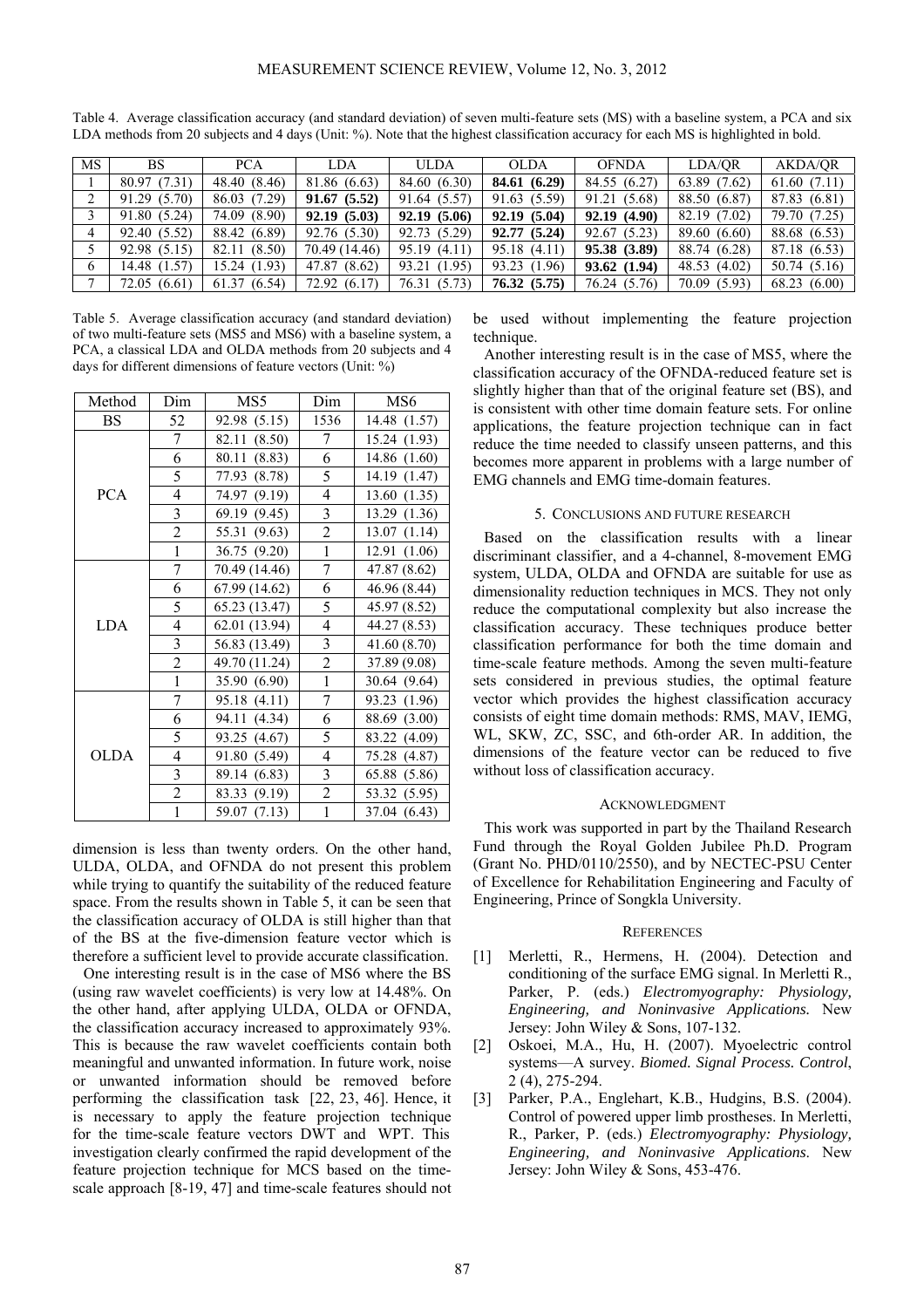- [4] Phinyomark, A., Phukpattaranont, P., Limsakul, C. (2011). A review of control methods for electric power wheelchairs based on electromyography (EMG) signals with special emphasis on pattern recognition. *IETE Technical Review*, 28 (4), 316-326.
- [5] Jacobson, S.C., Knutti, D.F., Johnson, R.T., Shears, H.H. (1982). Development of the Utah artificial arm. *IEEE Trans. Biomed. Eng.*, 29 (4), 249-269.
- [6] Hudgins, B., Parker, P., Scott, R.N. (1993). A new strategy for multifunction myoelectric control. *IEEE Trans. Biomed. Eng.*, 40 (1), 82-94.
- [7] Light, C.M., Chappell, P.H. (2000). Development of a lightweight and adaptable multiple-axis hand prosthesis. *Med. Eng. Phys.*, 22 (10), 679-684.
- [8] Englehart, K., Hudgin, B., Parker, P.A., Stevenson, M. (1999). Classification of the myoelectric signal using time-frequency based representations. *Med. Eng. Phys.*, 21 (6-7), 431-438.
- [9] Khezri, M., Jahed, M. (2009). An exploratory study to design a novel hand movement identification system. *Comput. Biol. Med.*, 39 (5), 433-442.
- [10] Artemiadis, P.K., Kyriakopoulos, K.J. (2010). EMGbased control of a robot arm using low-dimensional embeddings. *IEEE Trans. Robotics*, 26 (2), 393-398.
- [11] Rivera-Alvidrez, Z., Kalmar, R.S., Ryu, S.I., Shenoy, K.V. (2010). Low-dimensional neural features predict muscle EMG signals. In *Annual Internal Conference of the IEEE Engineering in Medicine and Biology Society*, 31 Aug. – 4 Sept. 2010. IEEE, 6027-6033.
- [12] Khushaba, R.N., Al-Jumaily, A., Al-Ani, A. (2007). Novel feature extraction method based on fuzzy entropy and wavelet packet transform for myoelectric control. In *ISCIT '07 : International Symposium on Communications and Information Technologies*, 17-19 October 2007. IEEE, 352-357.
- [13] Chu, J.–U., Moon, I., Mun, M.–S. (2006). A real-time EMG pattern recognition system based on linearnonlinear feature projection for a multifunction myoelectric hand. *IEEE Trans. Biomed. Eng.*, 53 (11), 2232-2239.
- [14] Englehart, K., Hudgin, B., Parker, P.A. (2001). A wavelet-based continuous classification scheme for multifunction myoelectric control. *IEEE Trans. Biomed. Eng.*, 48 (3), 302-311.
- [15] Chu, J.–U., Moon, I., Lee, Y.–J., Kim, S.–K., Mun, M.–S. (2007). A supervised feature-projection-based real-time EMG pattern recognition for multifunction myoelectric hand control. *IEEE-ASME Trans. Mechatron.*, 12 (3), 282-290.
- [16] Chan, A.D.C., Green, G.C. (2007). Myoelectric control development toolbox. In *30th Conference of the Canadian Medical & Biological Engineering Society*, 16-19 June 2007. CMBES, M0100.
- [17] Khushaba, R.N., Al-Ani, A., Al-Jumaily, A. (2010). Orthogonal fuzzy neighborhood discriminant analysis for multifunction myoelectric hand control. *IEEE Trans. Biomed. Eng.*, 57 (6), 1410-1419.
- [18] Liu, Y.H., Huang, H.P., Weng, C.H. (2007). Recognition of electromyographic signals using cascaded kernel learning machine. *IEEE-ASME Trans. Mechatron.*, 12 (3), 253-264.
- [19] Khushaba, R.N., Al-Jumaily, A., Al-Ani, A. (2009). Evolutionary fuzzy discriminant analysis feature projection technique in myoelectric control. *Pattern Recognition Lett.*, 30 (7), 699-707.
- [20] Khezri, M., Jahed, M. (2011). A neuro–fuzzy inference system for sEMG-based identification of hand motion commands. *IEEE Trans. Ind. Electron.*, 58 (5), 1952-1960.
- [21] Rafiee, J., Rafiee, M.A., Yavari, F., Schoen, M.P. (2011). Feature extraction of forearm EMG signals for prosthetics. *Expert Syst. Appl.*, 38 (4), 4058-4067.
- [22] Phinyomark, A., Limsakul, C., Phukpattaranont, P. (2011). Application of wavelet analysis in EMG feature extraction for pattern classification. *Meas. Sci. Rev.*, 11 (2), 45-52.
- [23] Phinyomark, A., Nuidod, A., Phukpattaranont, P. Limsakul, C. (2012). Feature extraction and reduction of wavelet transform coefficients for EMG pattern classification. *Electronics and Electrical Engineering*, 122 (6), in press.
- [24] Fukunaka, K. (1990). *Introduction to Statistical Pattern Recognition*. Academic Press.
- [25] Schafer, K.C., Balog, J., Szaniszlo, T., Szalay, D., Mezey, G., Denes, J., Bognar, L., Oertel, M., Takats, Z. (2011). Real time analysis of brain tissue by direct combination of ultrasonic surgical aspiration and sonic spray mass spectrometry. *Analytical Chemistry*, 83 (20) 7729-7735.
- [26] Belhumeour, P.N., Hespanha, J.P., Kriegman, D.J. (1997). Eigenfaces vs. fisherfaces: Recognition using class specific linear projection. *IEEE Trans. Patt. Anal. Mach. Int.*, 19 (7), 711-720.
- [27] Sakai, M., Kitaoka, N., Takeda, K. (2010). Acoustic feature transformation based on discriminant analysis preserving local structure for speech recognition. *IEICE Trans. Inform. Syst*., E93D (5), 1244-1252.
- [28] Howland, P., Jeon, M., Park, H. (2003). Structure preserving dimension reduction for clustered text data based on the generalized singular value decomposition. *SIAM J. Matrix Anal. Applicat.*, 25 (1), 165-179.
- [29] Jin, Z., Yang, J.Y., Tang, Z.M., Hu, Z.S. (2001). A theorem on the uncorrelated optimal discriminant vectors. *Patt. Recog.*, 34 (10), 2041-2047.
- [30] Ye, J. (2005). Characterization of a family of algorithms for generalized discriminant analysis on undersampled problems. *Journal of Machine Learning Research*, 6, 483-502.
- [31] Ye, J., Li, Q. (2004). LDA/QR: An efficient and effective dimension reduction algorithm and its theoretical foundation. *Patt. Recog.*, 37 (4), 851-854.